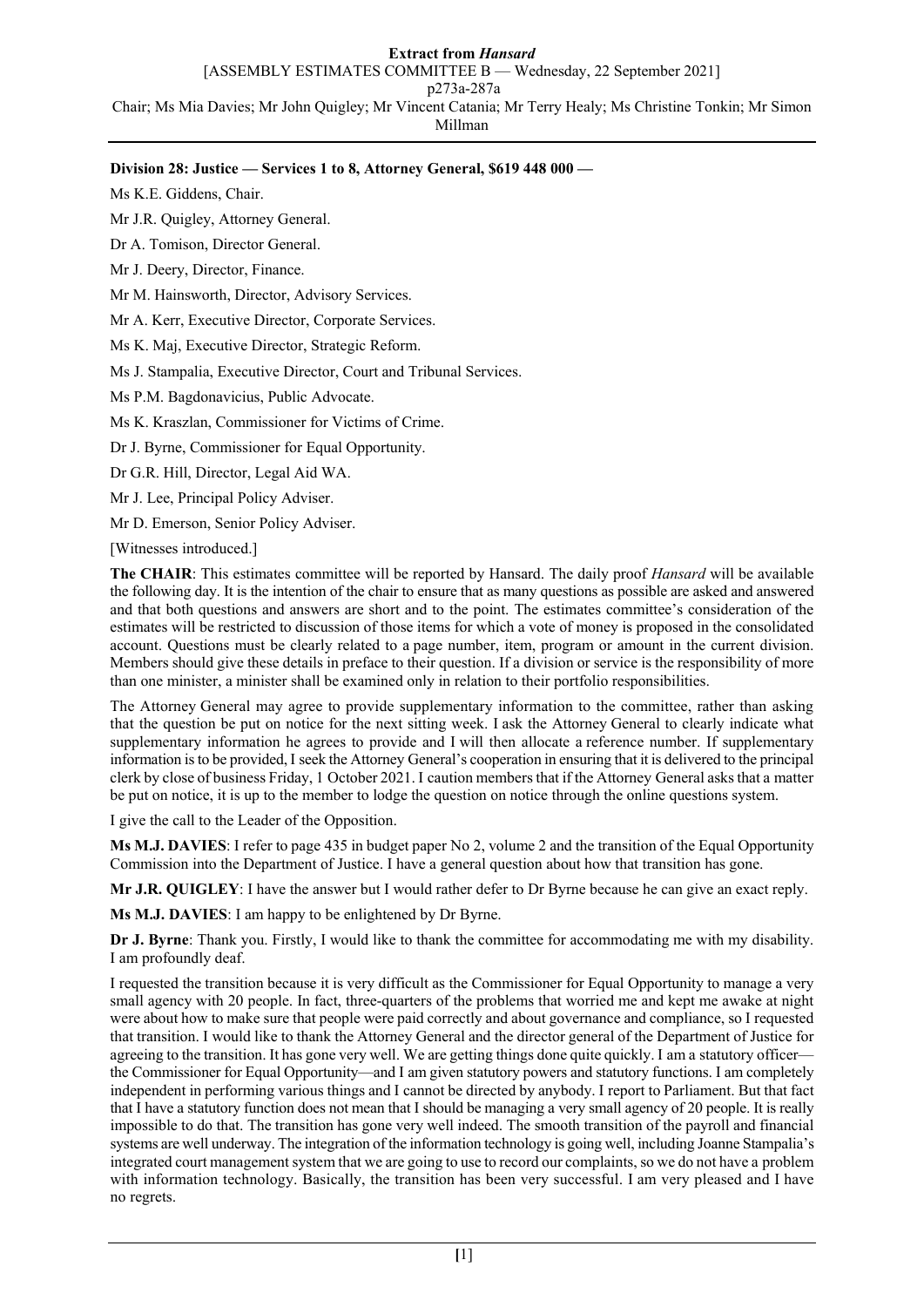#### **Extract from** *Hansard* [ASSEMBLY ESTIMATES COMMITTEE B — Wednesday, 22 September 2021]

p273a-287a

Chair; Ms Mia Davies; Mr John Quigley; Mr Vincent Catania; Mr Terry Healy; Ms Christine Tonkin; Mr Simon Millman

**Ms M.J. DAVIES**: My next question is about the role of the Equal Opportunity Commission. In its annual report it states that there has been positive progress in employing more women in senior management roles in Western Australia. I am talking particularly about departments. In the annual report, the Commissioner for Equal Opportunity mentioned that greater effectiveness could be obtained by amending the Public Sector Management Act 1994 to require that all agencies move towards or implement that framework. Can the Attorney General advise which departments have already adopted the framework and give an explanation of what amendments to the Public Sector Management Act would be required to achieve that?

**Mr J.R. QUIGLEY**: I am looking for the line item in the budget. I cannot see that that question relates to the budget, Leader of the Opposition.

**Ms M.J. DAVIES**: I will find the Attorney General a line item. I refer to page 435 and Equal Opportunity Commission services, which relates to the delivery of the commission's functions. One of the functions that the commissioner has reported on is that greater effectiveness in the government's policy framework for substantive equality could be obtained by amending the Public Sector Management Act. What amendments could be contemplated to actually achieve that outcome?

[2.10 pm]

**Mr J.R. QUIGLEY**: The question related to the number of agencies that are achieving this, or aspiring to achieve this. From my agency, I could not reply, I am sorry. It would have to be from the Public Sector Commissioner. I am not across whether those agencies have achieved that benchmark or not. I am sorry.

**Ms M.J. DAVIES**: That was the first part of the question, Attorney General. As part of the Equal Opportunity Commission's function, a comment in its annual report states —

Greater effectiveness could be obtained by amending the *Public Sector Management Act* … to require that all agencies strive to achieve substantive equity in the delivery of their services.

I am seeking an explanation about how that might be achieved through the role of the Commissioner for Equal Opportunity. What would be required?

**Mr J.R. QUIGLEY**: The role of the Commissioner for Equal Opportunity in this aspect is to make recommendations or comments to government, and Dr Byrne has done that in his annual report, but it is up to the Premier, who is responsible for the Public Sector Management Act, to deal with any contemplated amendments to that act. I do not have that within my remit.

**Ms M.J. DAVIES**: So, it is not within the remit of the Equal Opportunity Commission. It is within the remit of the Equal Opportunity Commission to make the comment in the annual report, but the Attorney General is unable to provide detail on what that might look like.

**Mr J.R. QUIGLEY**: That question would have to be directed to the Premier because he is responsible for the Public Sector Management Act 1994; I am not. I am not trying to be obtuse here.

**Ms M.J. DAVIES**: I am feeling like it is a bit obtuse, AG.

**Mr J.R. QUIGLEY**: I cannot sit here and foreclose upon the Premier's thinking in this regard. I strive personally, as the Leader of the Opposition is probably aware, to achieve greater than 40 per cent in the areas in which I make appointments. I am very pleased to say that we are sitting at having 50 per cent of our judges in the District Court now female.

**Ms M.J. DAVIES**: I will make a comment off the books that sitting across from the Attorney General's senior executive here is probably the most gender balance I have seen in the budget estimates that I have participated in to date. There has been a distinct lack of gender balance thus far.

I am not trying to be difficult; I am interested in the role and how this might be progressed, given the issue has been raised by the Equal Opportunity Commission. Does the commission simply make a comment on it and then it goes no further?

**Mr J.R. QUIGLEY**: No. May I suggest that the Leader of the Opposition puts that on notice to the Premier. I cannot sit here and tell the Leader of the Opposition what is in the Premier's mind in responding to this particular comment of the Commissioner for Equal Opportunity. The commissioner has put forward a suggestion that it could be obtained by this method. I do not know whether the Premier has any other way of achieving this. I do know that when we make cabinet appointments we always strive to better the gender balance. I am pleased to say that of the seven court jurisdictions in Perth—including the Coroner's Court, District Court, Supreme Court, Family Court and Magistrates Court—four now have a woman as head of jurisdiction. This was unheard of before. All were appointed on merit.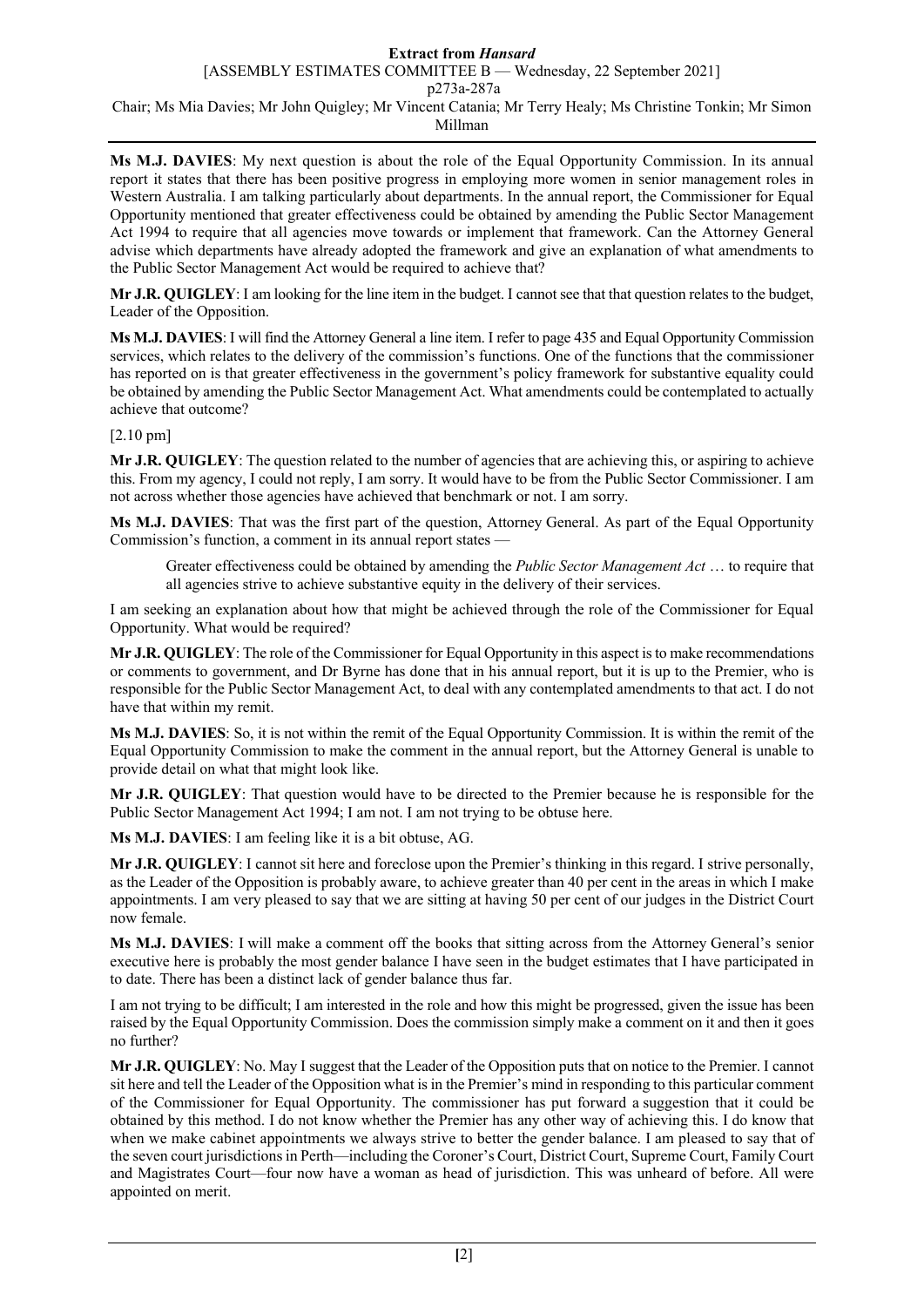## **Extract from** *Hansard*

[ASSEMBLY ESTIMATES COMMITTEE B — Wednesday, 22 September 2021]

p273a-287a

Chair; Ms Mia Davies; Mr John Quigley; Mr Vincent Catania; Mr Terry Healy; Ms Christine Tonkin; Mr Simon Millman

**Mr V.A. CATANIA**: Based on the Commissioner for Equal Opportunity's recommendations in his report, has the Attorney General recommended to the Premier, who is in charge of the public sector, that he carry out the gender diversity plans?

**Mr J.R. QUIGLEY**: I have not drawn this paragraph to the Premier's attention, nor sought his response to same.

**Mr V.A. CATANIA**: The Attorney General has not?

**Mr J.R. QUIGLEY**: I have not specifically drawn this paragraph that the Leader of the Opposition has directed me to, beginning with the words "greater effectiveness", to the Premier. I have a number of conversations with the Premier from time to time about gender balance because I am always trying to achieve it, but I have not taken that particular paragraph to the Premier, no—but I will. I have no problem with that.

**Ms M.J. DAVIES**: My question still relates to Equal Opportunity Commission services on page 435. Has there been any significant change in the number of complaints that have been dealt with?

**Mr J.R. QUIGLEY**: I ask Mr Byrne to reply to that, please.

**Dr J. Byrne**: Yes, there has been a significant increase in the number of complaints in the last year. COVID has been one of those factors. We have had over 100 complaints and inquiries related to COVID, about the wearing of masks and about whether vaccination can be enforced et cetera. There has been a significant increase in the number of complaints. There has been about a 38 per cent increase on the previous year.

**Ms M.J. DAVIES**: Is it possible to get an understanding of where there has been an increase? My understanding is that the Equal Opportunity Commission does not deal just with complaints relating to government departments; it is across the board—is that correct?

**Mr J.R. QUIGLEY**: I believe that is so.

**Dr J. Byrne**: Yes, it is across the board. Only a minority of complaints are about government departments; they are about the private sector also—private sector employers and provision of goods and services by the private sector.

**Ms M.J. DAVIES**: Has there been an increase in complaints in relation to government departments?

**Mr J.R. QUIGLEY**: I have got the breakdown of total complaints; I have not got whether it is government departments or not. Perhaps Dr Byrne could respond.

**Dr J. Byrne**: Could I invite that as a supplementary question? I do not have that information to hand. I think most of the increase was in the private sector, but I do not have that precise data.

**Ms M.J. DAVIES**: I did not quite catch that. There has been an increase. Is data available for the private sector but not for the government?

**Dr J. Byrne**: Sorry; my speech is not always as clear as it should be. I do not have the data available about the breakdown between the government and the private sector. My impression is that the increase is in the private sector, but I can provide that as supplementary information.

**Ms M.J. DAVIES**: Attorney General, could that be provided as supplementary information?

**The CHAIR**: Are you happy to provide that breakdown as supplementary information?

**Mr J.R. QUIGLEY**: I am happy to provide the breakdown. To be clear: I am happy to provide the data on the breakdown of complaints resting with the public sector and the private sector.

[*Supplementary Information No B8.*]

**Ms M.J. DAVIES**: Further to this question that we were asking about the increase in the number of complaints, in the annual report there was reference to regional versus metro, and I could find the breakdown for that. The numbers in the metropolitan area seem to be much more significant than the regional numbers. I am wondering whether that is just a population-based factor. Further to that, the question then becomes: what sort of outreach does the commission do to ensure that people in regional WA understand the role of the Commissioner for Equal Opportunity?

## [2.20 pm]

**Mr J.R. QUIGLEY**: I will defer to the commissioner to give the details of his outreach programs.

**Dr J. Byrne**: The metropolitan population is much greater than the regional population. We have a very significant number of complaints. The regional areas have extensive outreach programs. We try to reach four regions each year with visits. We do that in conjunction with other government agencies; for example, the Ombudsman and the Health and Disability Services Complaints Office. We go in a group to a region; most recently we visited the Kimberley. The member referred to the annual report. There is quite extensive reporting of our outreach in the regional areas in the annual report.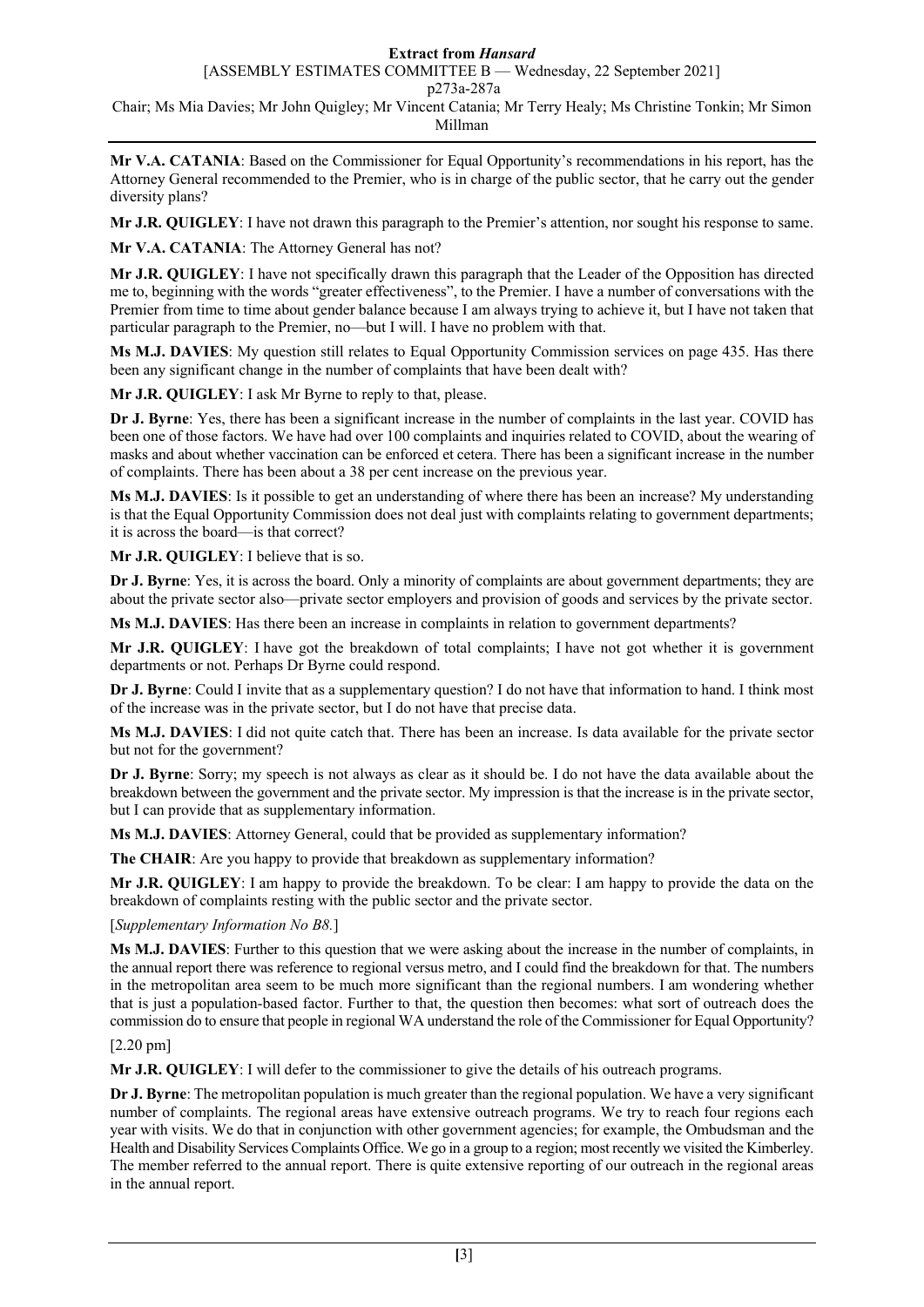**Ms M.J. DAVIES**: Attorney General, has the commission considered partnering with the community resource centres networks to do some of that work given that it is a government agency or organisation that is based throughout the regions? Has the commission contemplated partnerships to deliver some of that information to regional communities?

## **Mr J.R. QUIGLEY**: I will ask Dr Byrne.

**Dr J. Byrne**: Our partnerships are mainly with other government agencies that manage complaints, such as the Information Commissioner, the Ombudsman and the Health and Disability Services Complaints Office. We also liaise with community organisations—Reconciliation WA, for example, and the Ethnic Disability Advocacy Centre, which was renamed Kin. We do a lot of liaising with them but we do not do outreach with them. We do training in conjunction with some of these organisations.

**Ms M.J. DAVIES**: Attorney General, this is only a comment. The CRC network is really valuable so that might be something that the commission can use to leverage information dissemination into the regions.

**Mr J.R. QUIGLEY**: I am sure that Dr Byrne will take that on board. Dr Byrne, will you take on board the comment about levering off these other organisations?

**Dr J. Byrne**: Absolutely.

**Mr V.A. CATANIA**: I refer to page 426, budget paper No 2, volume 2, and the significant issues impacting the agency. The fourth significant issue states that the department continues to prioritise its efforts to address the over-representation of Aboriginal people in the criminal justice system, with a focus on achieving Closing the Gap outcomes to reduce the incarceration rate of Aboriginal adults and youth. Can the Attorney General outline how the department is achieving its target of a reduction in the number of Aboriginal youth in jails across Western Australia?

**Mr J.R. QUIGLEY**: We are committed to addressing the over-representation of Aboriginal people in the criminal justice system and improving outcomes for Aboriginal communities when their members intersect with the criminal justice system. This commitment aligns with the targets that the state agreed to under the National Agreement on Closing the Gap. We work to promote the achievement of these targets and their progress through a number of ongoing initiatives and reforms. The National Agreement on Closing the Gap commenced in July 2020. The agreement commits the commonwealth and the state and territory governments to improve the lives of Aboriginal and Torres Strait Islander people, respectfully referred to as Aboriginal in the paper, and reduce the disparity and life outcomes between Aboriginal and non-Aboriginal people. The national agreement identifies four areas of priority reforms and currently has 17 outcome areas relating to the improvement of socio-economic factors. This includes two Justice-related targets to reduce the rate of incarcerated Aboriginals by at least 15 per cent by 2031 and to reduce the rate of young people in detention by at least 30 per cent in 2031. The work that the department is undertaking to progress these targets includes, amongst other things, the establishment of an Aboriginal justice advisory committee, which plans to have its inaugural meeting in November 2021. The appointment of people to the committee is going through the cabinet process.

We are also participating in shaping a national justice policy partnership to promote formal partnerships and shared decision-making between governments and Aboriginal communities. We have the continued development of community-based programs, such as the Kimberley juvenile justice strategy and the Western Desert justice program. The member might be aware that the Kimberley juvenile justice strategy is a priority of the McGowan government. A number of place-based initiatives are continuing across the Kimberley, including night patrols, structured activities for young people and education and skills programs. The co-design element of the JJS is being progressed through a broader Kimberley Aboriginal youth wellbeing steering committee, a partnership of the Aboriginal community–controlled organisation and a range of agencies. The member will note that there is funding in the budget for the existing structured activities, such as safe place structured activities for young people after school and on weekends in Broome, Derby, Fitzroy Crossing, Halls Creek, Wyndham and Kununurra. It will be funded \$2.1 million in 2023. There is also funding of \$1.7 million for a co-design process, which is what I was talking about before. We need a co-designed program with Indigenous peoples because clearly the system is not working in terms of reducing incarceration rates; we now have to sit down with our Indigenous citizens and their organisations to co-design programs. A new co-designed program is the Fitzroy Crossing night patrol, which will be funded \$1 million in 2021–22. The sum of \$150 000 has been committed to the delivery of a process and outcome evaluation in 2022–23, which will enable a better understanding of what success looks like in this space and how it will be measured. The Department of Training and Workforce Development and the TAFE learning program will continue to deliver industry and workplace skills training for young people through North Regional TAFE in Broome and Kununurra, with DTWD internal funding of \$2.6 million. Future phases of the Kimberley juvenile justice strategy will be progressed through the broader KAYWSC, a partnership of the Aboriginal community–controlled organisation and a range of agencies beyond the Department of Justice, including the Mental Health Commission, the Department of Communities and the Department of Education. Some of these programs will include the design of—we have not reached this stage—a facility in the Kimberley for on-country living for youth so that youths will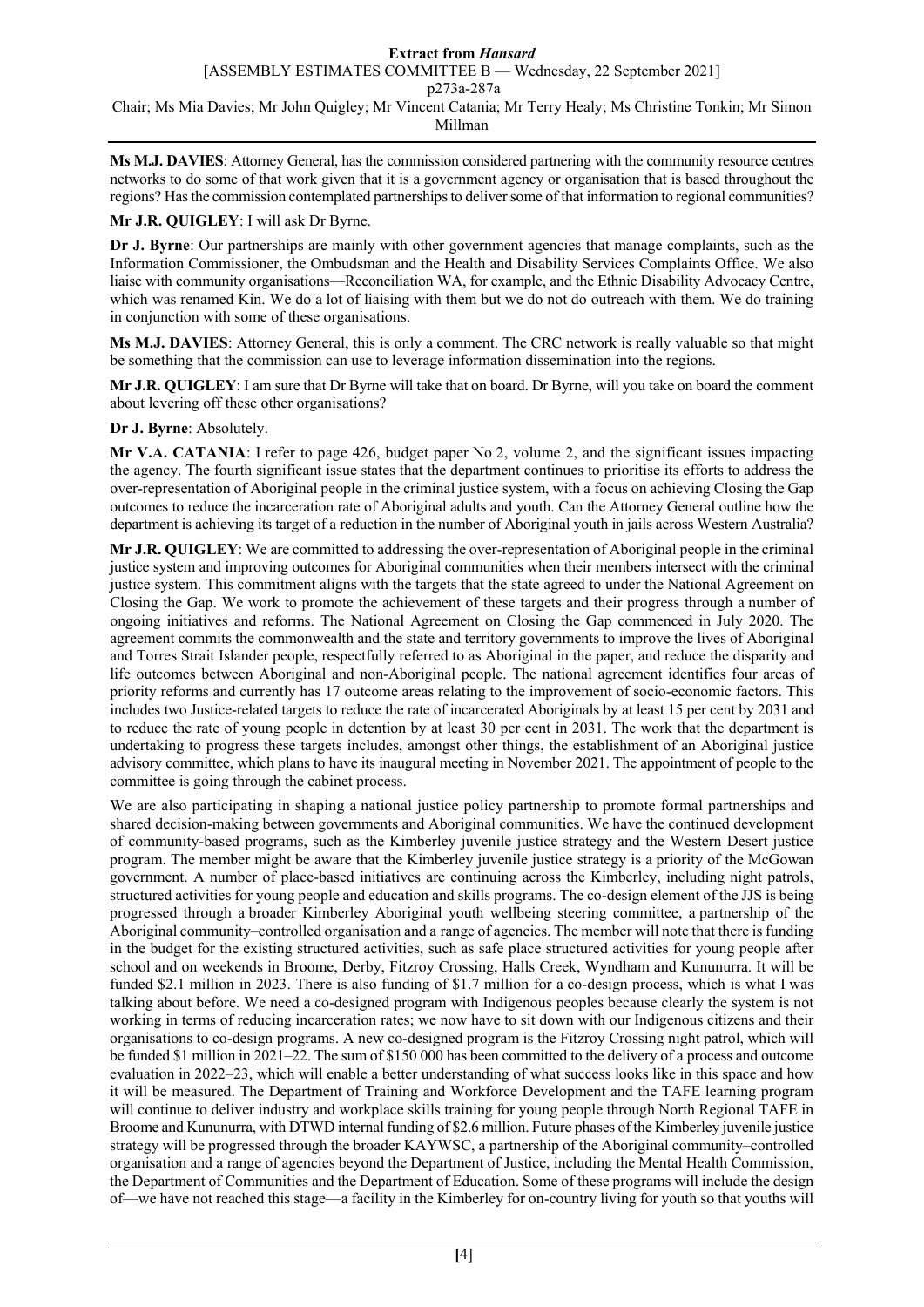Millman

not be remanded in Banksia Hill Detention Centre. This will not require legislative change. It will mean that courts will have the capacity to release people on bail with a residential condition that they live in an on-country facility. There is \$2 million set aside for an on-country facility out of the department's existing budgetary allocations. Of course, there was the huge fines enforcements reform, of which I have the details here.

[2.30 pm]

**Mr V.A. CATANIA:** I think I understand what the Attorney General is saying. We are all up against time here.

**Mr J.R. QUIGLEY**: I am sorry; I am in your hands, member.

**The CHAIR**: You are in mine, actually. Would you like a further question, member for North West Central?

**Mr V.A. CATANIA**: Yes, I have a further question. Has the Attorney General been made aware that there is a directive from the Commissioner of Police to police officers not to charge youth under the age of 15? Has the Attorney General heard any rumours or is he aware that that is fact?

**Mr J.R. QUIGLEY**: No, I am not aware of that, but I am aware of youths under 15 being charged. The member has to be more specific about which offences. I am aware of people under the age of 15 having been charged.

**Mr V.A. CATANIA**: In terms of trying to reduce the incarceration rate of Aboriginal youth, the Attorney General has spoken all about the Kimberley, but the Kimberley is one part of Western Australia. There seem to be no juvenile justice strategies outside the Kimberley. The police seem to have a reluctance to charge juveniles under the age of 15. In places such as Carnarvon, where crime has escalated dramatically, Meekatharra, Northam and other places around Western Australia, we are not seeing these youths charged. Perhaps that is to meet the targets of 15 per cent and 31 per cent in 2031. It would be interesting to see whether this is a policy of the government to reduce Aboriginal incarceration rates, which I understand and accept, but when there is no diversionary funding or strategies available for anything outside the Kimberley region, we have an escalation of crime. I cite Carnarvon as an example of a town that needs respite because no programs are in place to deal with those juvenile offenders. They are not being charged or put into jail and, therefore, are building up these offences, which offers no respite for the community. Businesses there are broken into five times in four days and home invasions are occurring—I have experienced one myself. What plans are in place outside the Kimberley region to deal with this escalating problem of youths under 15 who know they are not going to be charged? The evidence I have from police on the ground is that there is a directive by the police commissioner not to charge youths under the age of 15. What does the Attorney General say to that?

**Mr J.R. QUIGLEY**: There are several things I would like to say to that in my response, and the first is to duck it. Whether the commissioner has issued such a directive or not is beyond me. I have never heard of such a direction. The member asked whether I had heard a rumour or whether I knew of a direction. I know of no rumour, I know of no direction, and I know that there are youths under 15 currently in Banksia Hill Detention Centre. With respect, to get to the bottom of whether there is any direction, which I suspect there is not, given that people under that age are being charged, the question should be directed to the Minister for Police. It is certainly not within my knowledge, and I will add to that in a moment. My knowledge is that people under 15 are being charged.

Secondly, as to youth justice strategies, that fits in with the Department of Corrective Services and not within the Attorney General's department. When the member asks what strategies we have for different diversion programs, as the state Attorney General, I moved at the Meeting of Attorneys-General, which is known as MAG, formerly CAG the acronyms change faster than I can keep up; they all sound like a COVID cough—that the Australian Attorneys examine the proposition as to whether the age of criminal responsibility should be raised, given that the Don Dale royal commission recommended that it be 12 and there be no imprisonment for those under 14. Having raised that, I recognised immediately that there must be massive other programs to deal with these children. We cannot just withdraw the police and let the kids have the streets, as it were. Solid programs must be in place. I am working in consultation with other Attorneys General around the country and with the department to look at a cross-agency response to youth justice, especially for those under the age of 12. We have to look after these children. I know the member visits schools for graduations. We are talking about grades 5 and 6 here; they are very young children. The member said there are no programs. We have to have a cross-agency look at the best way of doing this around Australia, and we will.

**Mr V.A. CATANIA:** No programs exist to deal with juveniles under the age of 15 in the Gascoyne–Murchison and other parts of the north west. Often a 14 or 15-year-old, an older teenager, will be influencing the younger kids who are often eight, nine or 10.

**Mr J.R. QUIGLEY**: Who are not being charged at the moment.

**Mr V.A. CATANIA**: They are not being charged at the moment and they are committing crimes on behalf of the older kids and being taught by them. We have a significant problem when it comes to children—they are children; it is a taught behaviour—but it is a reality when it comes to the pressures that a community feels. Also, there are reasons children do not go home. It is a very complex issue and I am not trying to diminish that fact, but there is a huge crime issue and no diversionary tactics, policies or funding to assist with what the Attorney General is trying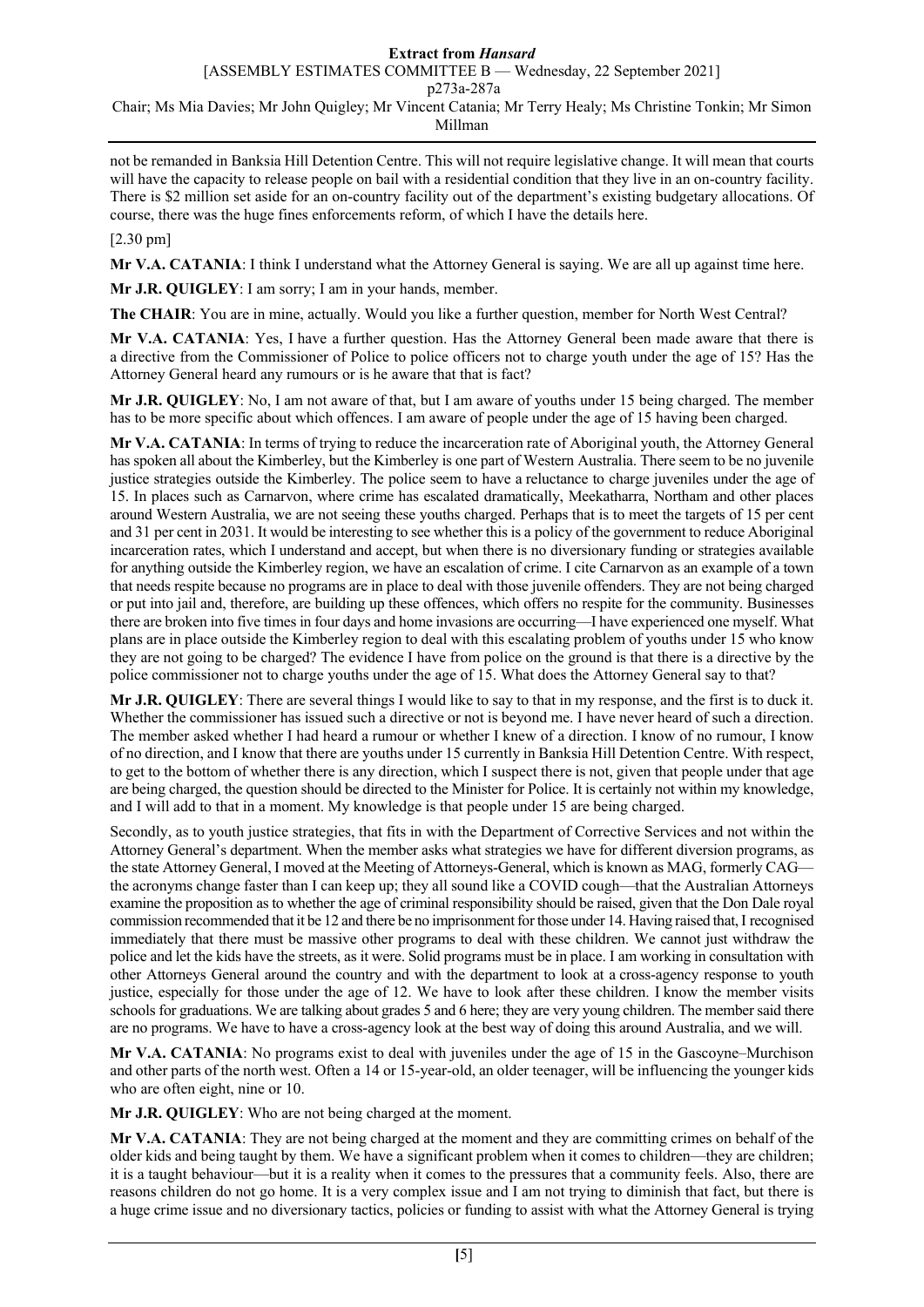# **Extract from** *Hansard*

[ASSEMBLY ESTIMATES COMMITTEE B — Wednesday, 22 September 2021]

p273a-287a

Chair; Ms Mia Davies; Mr John Quigley; Mr Vincent Catania; Mr Terry Healy; Ms Christine Tonkin; Mr Simon Millman

to say. The only way to get respite is to charge these prolific offenders—I am not talking about one to four charges, but 10, 20, 30, 40 or 100 charges against them—who are causing huge problems in the community. It is respite not just for the community, but for those children who need to break away from who they are hanging around. I am firmly against moving the age of criminal responsibility from 10 to 14, or 10 to 12, simply because the majority of that criminal behaviour is being conducted by kids eight to 10 years of age.

# [2.40 pm]

**Mr J.R. QUIGLEY**: As I said, the proposition was just being examined by the Attorneys General around Australia. The good that might come from that will not necessarily be to move the age but to provide a sharper concentration of alternative programs. We have to remember that after the machinery-of-government changes, Corrective Services is in Justice as well, and Corrective Services has responsibility for youth justice. All the programs that the member would like me to detail, Mr Johnston could detail in the Corrective Services division because it delivers those programs.

The working group of Attorneys General produced a working paper and sought submissions. The Commissioner of Police put in a submission saying that the age should be raised to 12.

**Mr V.A. CATANIA**: Does the Attorney General support the age moving from 10 to 12?

**Mr J.R. QUIGLEY**: I am waiting until I see the alternatives. The work has to be done. We have to examine the issue and see the alternatives.

If I can prioritise the issues that the member raised when he held his hand down and said that little children are involved as well, the first and foremost responsibility I have is to the victims of crime. When their house is invaded, they do not know the age of the invader, and nor do they care. Their privacy, security and everything has been breached by an offender. Just to prioritise it, the first responsibility is the safeguarding of the community and the protection of the member's constituents. The act governing children puts the welfare of the child as the first priority when looking at the sentencing of children. It does not outweigh all the other priorities that have to be taken into account. The first priority is what is best for the child. Obviously, Banksia Hill Detention Centre is a learning ground for criminals. They are placed there at a very young age and mix with the sort of people that the member described earlier—older people in there. They make all these new contacts in there. If we can keep them away from Banksia Hill and keep them out of the web of the criminal justice system and deal with them firmly in another manner, all the better.

**Mr V.A. CATANIA**: I support that, but the issue is that they have no other opportunities in places such as Carnarvon or Meekatharra. If a juvenile breaks into a house and they are caught by the police, the first port of call is for the police to take them to a parent or guardian. They are often dropped off and off they go again to commit a crime and they are back in detention.

**Mr J.R. QUIGLEY**: That is what we want to avoid.

**Mr V.A. CATANIA**: Then they go to the juvenile justice teams, which work with them time and again until they probably get to the point when that juvenile has committed 100 offences, when enough is enough and the magistrate will sentence them. The issue is that there are no support services for that juvenile, whether they are aged 10 or 15. The issue is that in places such as Carnarvon, which I use as a good example, there are no strategies or funding to assist those juveniles. I keep on saying that respite is needed for the community because if no agencies are working with those youths and, more importantly, they are not working with those parents, we have this revolving door of juveniles going into the police lock-up and getting out without being charged. The community needs respite. The only avenue that I have as a member and that my constituents have is to say we should put these youths in jail, which does not help because they come out better at offending. It is a big problem. When youths under the age of 15 know that they will not be charged, we see crime get out of control. Carnarvon is a classic example of the policy failure set out by the Commissioner of Police that is a having a huge impact on our communities right around Western Australia.

**Mr J.R. QUIGLEY**: I wish to take issue with the member that there is a policy that youths under the age of 15 will not be charged. We only have to go to the Children's Court to find out how many are charged. In the last year, to my best recollection, the President of the Children's Court informed me that 70 different children aged 10 and 11 came before the court. That is not the older ones. As soon as they get to the age of 12 and 13 and the testosterone turns on, the rate of offending lifts, which is not unexpected.

I take the member's point about the dysfunctionality of many of the homes from which these youths come, both Indigenous and non-Indigenous. I am concerned about the rate of Indigenous incarceration and realise that the breakpoint for this line of questioning from the member for North West Central is what we are doing to reduce the level of Indigenous incarceration. One of the things we need to do to reduce it is get in early in their lives for the very reason that, as the member pointed out, they come under the influence of older children. We have to replace that.

**Mr V.A. CATANIA**: Why is the government not doing it then? I hear a lot about the Kimberley but I have not heard anything about any other part of the state.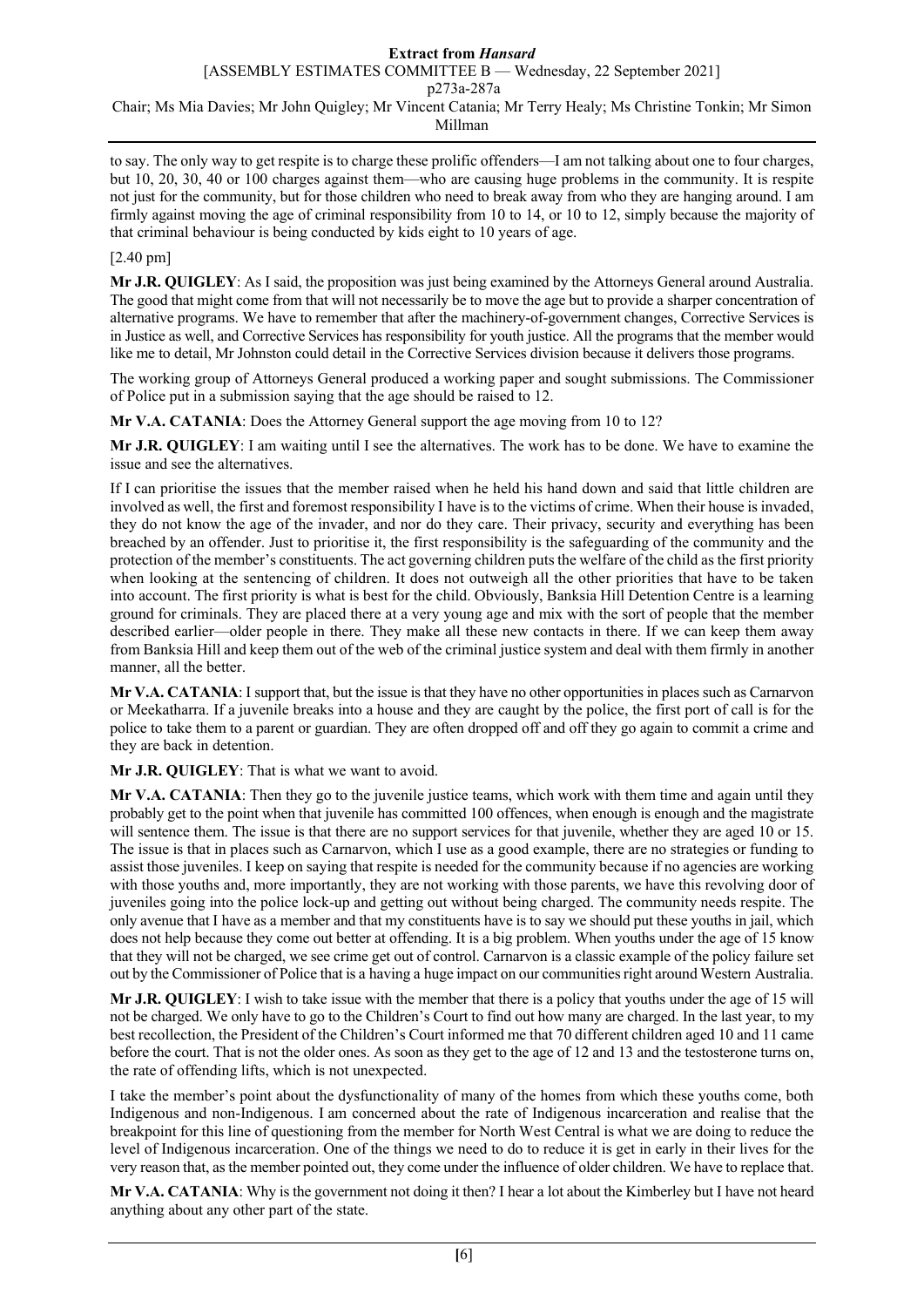**Mr J.R. QUIGLEY**: We are doing things. The youth justice area is within the portfolio of the Department of Justice, not within mine. I am not seeking to wash my hands of it; I will have a go at trying to fix as much as I can. I defer to the director general to give a further answer to the assertion that there are no programs.

**Dr A. Tomison**: I do not have all the facts in front of me because this is not the corrective services portfolio; that is in my other file. I can say that beyond the Kimberley juvenile justice strategy, there may not be a formal strategy in name, such as the Carnarvon strategy or whatever, but each region of the state has youth justice moneys attached to them, which are designed to case manage individuals who have come before the courts after committing an offence. That is also used to purchase services when they are available. One of the issues in more rural areas is the availability of those services. They can be hard to get. I understand what the member is saying.

To reiterate what the Attorney said, I am not aware of any policy by the police to not charge kids under the age of 15. We have kids in Banksia today who are under the age of 15 and kids before the Children's Court who are under the age of 15. That said, diversion where possible is absolutely a policy of the police and also Justice. As the member recognised, Banksia may be a circuit-breaker but it will not help fix the problem of why these kids are committing offences. Many kids will take risks and test the boundaries. As the member said, those individuals go on to commit 10, 20 or 30 offences. We have to focus on how we manage that and the individuals. Services are available. The issue will be around whether demand can be met using the moneys available and the services that are available in areas such as Carnarvon. About a year ago, I thought the local police and community youth centre was very effective at engaging kids after school, and the rate of burglaries and vandalism et cetera dropped quite significantly. I do not know why that changed again but these things come in cycles. At that point, Carnarvon was doing very well. I do not know what has changed but these things happen.

As the Attorney General also said, this is not just a justice problem; the underlying causes that lead to kids committing offences require a range of other responses. For example, the Department of Communities has a program called Target 120, which deals with at-risk kids and families to circuit-break and not have them come into the criminal justice system. That is beyond my remit but we participate in that and we think it is an effective way to help circuit-break.

**Mr V.A. CATANIA**: I have a further question, and then I will end this line of questioning because I think other members wish to ask questions.

**The CHAIR**: Member for North West Central, I have not given you the call yet. Please wait for the call. The member for North West Central.

**Mr V.A. CATANIA**: Oh, my god.

**The CHAIR**: Member for North West Central —

**Mr V.A. CATANIA**: What the Attorney is saying —

**The CHAIR**: I am sorry; member for North West Central. I will give you the call without any further commentary or reaction. The member for North West Central has the call.

[2.50 pm]

**Mr V.A. CATANIA**: The Attorney General's department has a clear policy position —

A safe, secure and decent corrective services which contributes to community safety and reduces offenders' involvement in the justice system.

**Mr J.R. QUIGLEY**: Sorry, what are you reading from, member?

**Mr V.A. CATANIA**: That is on page 428 of budget paper No 2, in the table "Relationship to Government Goals". I understand the target of 120, but that is to do with first-time offenders. In regional WA, we are not dealing with first-time offenders; we are dealing with offenders who have been in the system up to 100 times and for whom that program just does not work. The program cannot be rolled out because we do not have first-time offenders. I will end on this point: the government's strategies are admirable, and we all want to reduce the number of children in the system. But in the absence of programs and good, sound policy that actually deals with the serious issues, the Attorney General can understand the feeling in the community. These communities are often powder kegs, ready to go, because there is no respite for the children, the parents and the community. The Attorney General can understand that the only avenue we have is to lock them up, unless the government is prepared to back up these very good, sound strategic directions and policies. That is clearly not the case, which is why we have a revolving door and the attitude amongst youth that they are not going to be charged. I put it on the record again that the Commissioner of Police has directed police officers in this state to reduce the number of charges against youths under the age of 15 years, to meet these targets set out by the government.

**Mr J.R. QUIGLEY**: I reject that last assertion. I take the member to the same table on page 428 of budget paper No 2. Under the heading "Government Goal" it states -

Safe, Strong and Fair Communities: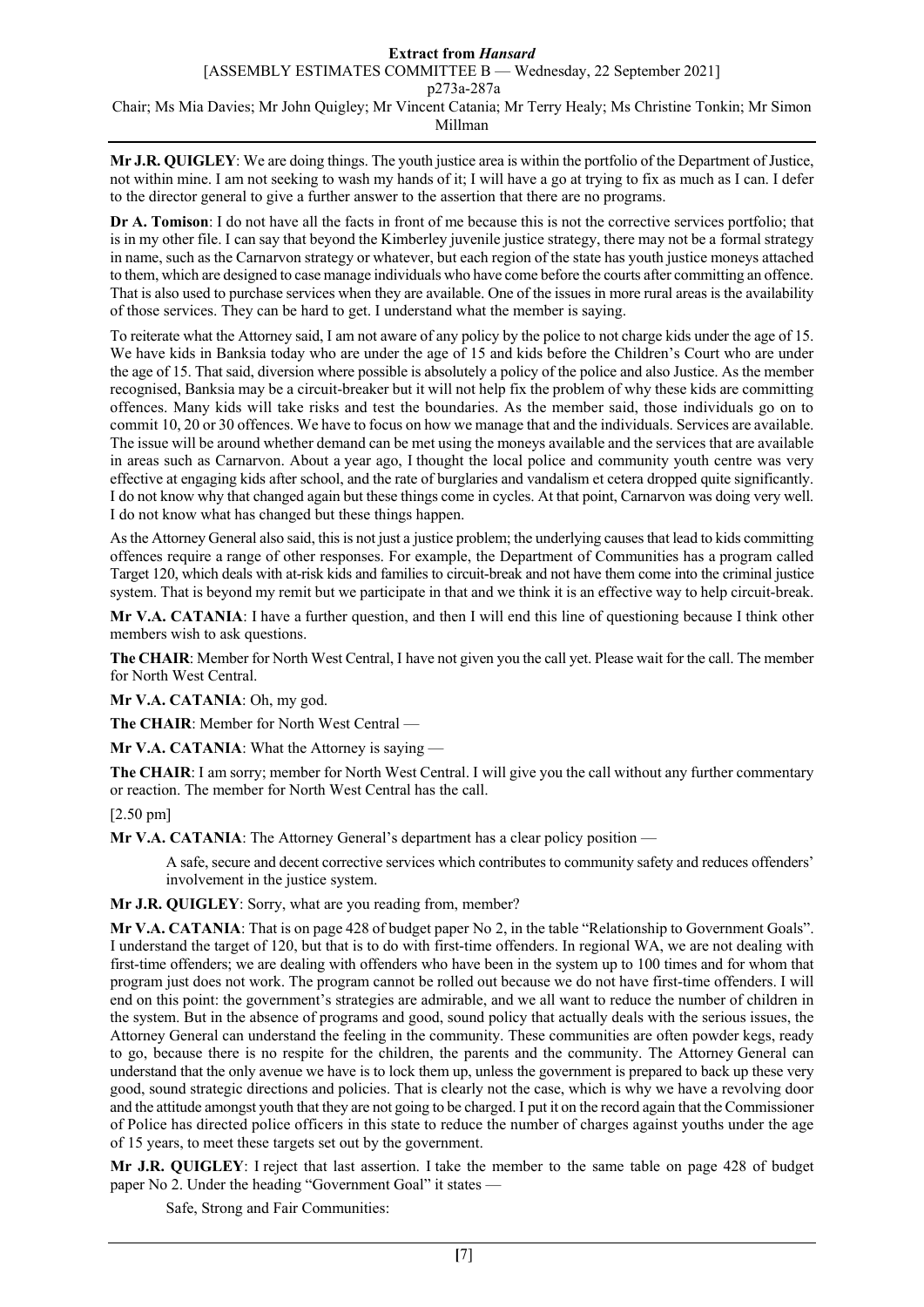From his questioning, that is also the member's aspiration—a safe, strong and fair community. When we look at how we want to achieve that, the outcomes are listed in the middle column of that table, including good court and tribunal services, and trustee and guardianship services. All of those fit within my portfolio. The last one is the one the member referred to -

A safe, secure and decent corrective services which contributes to community safety and reduces offenders' involvement in the justice system.

That is exactly relevant to what the member is talking about, and he will see that the services for delivering that desired outcome, services 9 and 10, are the two services that are not in my portfolio: adult corrective services and youth justice services.

I am not trying to avoid the member, but I dispute his assertion that there is a commissioner's directive to not charge people under the age of 15 years. I also dispute that there are no programs in place for dealing with youth crime and youth justice. The government is going to radically improve this area, but the member will have to ask –

**Mr V.A. CATANIA**: How? There is nothing in the budget. The Attorney General keeps talking about the Kimberley; where are all the other programs? Where are they being delivered? Where is the funding?

**Mr J.R. QUIGLEY**: We plan to improve this, and I have already said that I have been working with the Attorneys General from other jurisdictions to determine the optimal programs for diverting these people into. We cannot not charge people and not have sound, strong programs in place. This whole discussion started with the rate of Indigenous incarceration, which stands at about 45 per cent of the adult prison estate and, tragically, about 85 per cent of the youth prison estate. It can be seen that one leads to the other, if we look at how many people there are in Hakea Prison who have spent time in Banksia Hill Detention Centre. It is tragic, and we plan to do something about it, but we cannot get ahead of the community or the member's constituents. We are planning to put much stronger alternative programs out there.

**Mr V.A. CATANIA**: One of the other issues is that the Department for Child Protection and Family Support is nine-to-five, but children are roaming the streets from 10.00 pm until five in the morning. That has a huge effect on school attendance. I want to make it quite clear: this is not about being racist.

**Mr T.J. HEALY**: Nothing good comes after that.

**Mr V.A. CATANIA**: This is about the reality of what is happening in my electorate. Over the last month, youth crime has been 100 per cent Aboriginal, and that has come from the police. There is a significant issue that needs to be dealt with. I understand where the Attorney General is coming from, and I am not questioning his integrity or will. The issue is that it is all very good to say these words, but the reality of what is happening is completely different, and we need help.

**Mr J.R. QUIGLEY**: That is what we plan to give the member; it is not a line item in the budget. First of all, we have to come up with the programs. I do not want to see 10 and 11-year-old kids in Banksia Hill—not because I feel sorry for them, but because I feel sorry for the community. They will only come out of there more hardened in their recalcitrant ways. It is not a case of sympathy for the children; it is a case of: what can we do to best protect the community from further offending from these children? When we see a child aged 10 or 12 years who has committed an offence, it is a pretty good predictor that, throughout their teenage years, they are going to be trouble and a cost to our community. There has to be a cross-agency response.

**Ms M.J. DAVIES**: I refer to page 432 of budget paper No 2 and service 2, "Advocacy, Guardianship and Administration Services", and the costs that are associated with these services. Does the increase in the net cost of these services include the changes to the Guardianship and Administration Act 1990 that were promised by the McGowan government some time ago?

**Mr J.R. QUIGLEY**: I will defer to the Public Advocate in a moment. With regard to further amendments to the Guardianship and Administration Act, instructions have been settled, but they are with the Parliamentary Counsel's Office. I keep trying to push in front of all the other ministers to get mine done, and they all abuse me because I am the Attorney General and it fits within my portfolio! But there already are instructions with Parliamentary Counsel to carry out significant reforms. We have done some Guardianship and Administration Act reforms, and they went to people who cannot give consent to medical trials. I had to pull that out of the block of amendments at Parliamentary Counsel's Office and deal with it as a discrete item because of COVID and any possible trial treatments. I would like to turn to the Public Advocate to perhaps answer that question if I may, thank you, Mrs Bagdonavicius.

# [3.00 pm]

**Ms P.M. Bagdonavicius**: In answer to the member's question, there have not been any changes that have impacted on the Office of the Public Advocate or the advocacy of guardianship and administration services. There was an amendment last year in amending legislation around medical research. However, at this stage, this is not causing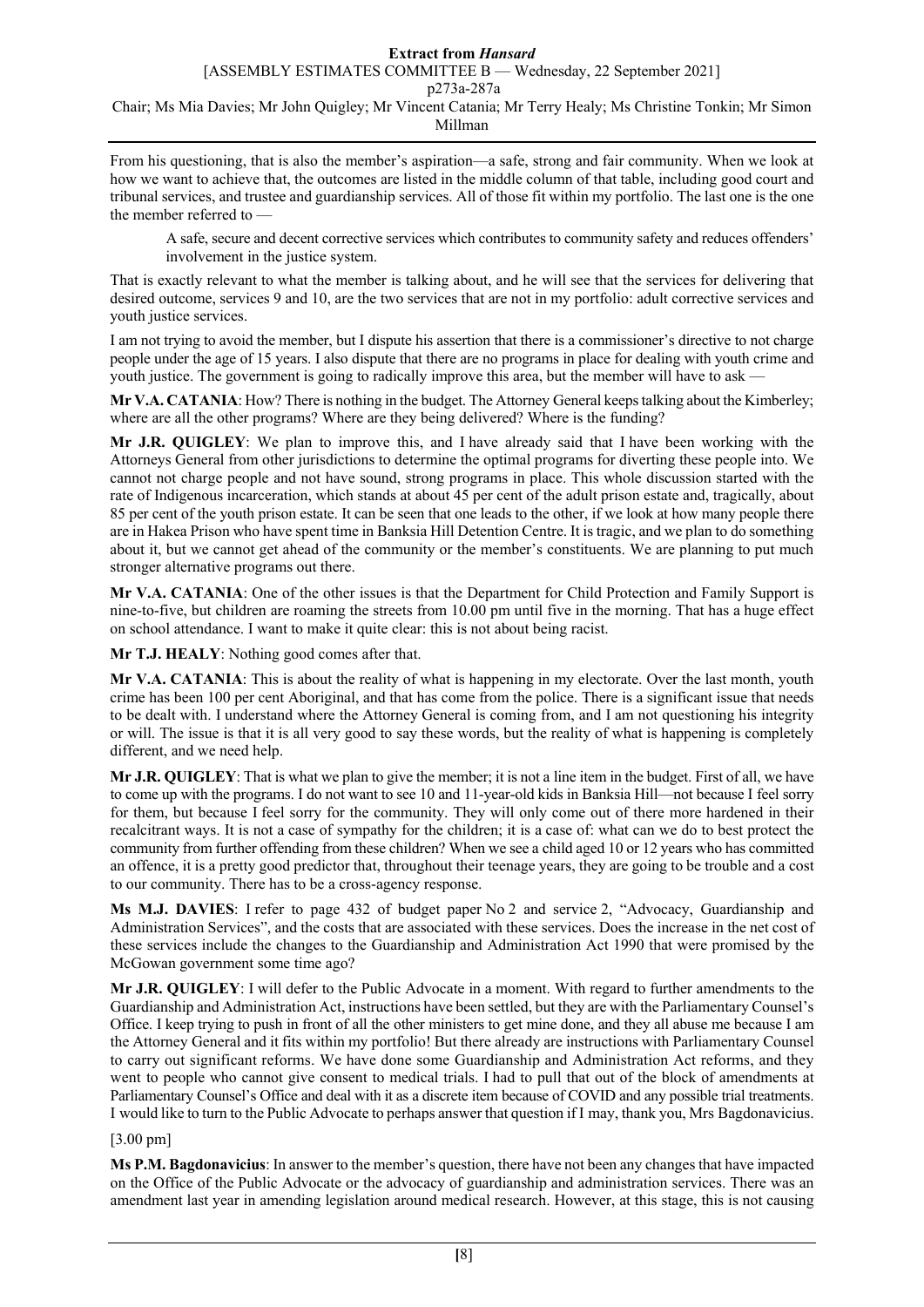### **Extract from** *Hansard* [ASSEMBLY ESTIMATES COMMITTEE B — Wednesday, 22 September 2021] p273a-287a

Chair; Ms Mia Davies; Mr John Quigley; Mr Vincent Catania; Mr Terry Healy; Ms Christine Tonkin; Mr Simon Millman

a major flow-on of work into my office. The demand for appointments with the Public Advocate and an increase in applications to the State Administrative Tribunal are, in fact, being driven by changes in other legislative areas such as the introduction of the National Disability Insurance Scheme as well as the changes around restrictive practices that are happening now in aged care as a result of changes to the aged care legislation.

**Ms M.J. DAVIES**: Were the amendments to the Guardianship and Administration Act the changes that the Attorney General was alluding to in relation to elder abuse?

# **Mr J.R. QUIGLEY**: Yes.

**Ms M.J. DAVIES**: Is there no impact across the forward estimates anticipated for that being introduced and being required to be managed or administered?

**Mr J.R. QUIGLEY**: No. Our pressure point in the outgoing years of the budget is the dramatic increase in guardianship applications. This is brought about for a number of reasons: one is an ageing population and more people seeking guardianship of those suffering dementia of some form; the other big increase in the agency's work has been the number of people who require guardianship under the NDIS. All this has resulted in quite a steep increase in the public advocate's workload.

**Ms M.J. DAVIES**: Thank you, Attorney General. I understand what the known impacts are across the forward estimates. I am trying to understand when these changes to the Guardianship and Administration Act in relation to elder abuse reforms come into play, what impact they will have across the forward estimates and whether that has been accounted for across the service.

**Mr J.R. QUIGLEY**: I do not know; I will have to ask the Public Advocate. It has not become law yet, so I do not know that it has been costed out.

**Ms P.M. Bagdonavicius**: No, it has not. The work that is happening at a national level around, for instance, elder abuse, and a major national reform, is the introduction of the national register. The impact of that on the state is yet to be costed because it is still being worked through with the working group for proposing back to Attorneys General a model that will operate across Australia. It is very difficult with different legislation around enduring powers of attorney operating in different jurisdictions, and having a point of lodgement with a national register. All of that is yet to be worked through.

**Ms M.J. DAVIES**: When does the Attorney General anticipate having those reforms in front of the Parliament?

**Mr J.R. QUIGLEY**: Next year. It will not be this year; Parliamentary Counsel has a full book.

**Ms M.J. DAVIES**: That seems quite a long time after the Attorney General made the commitment to introduce those reforms.

**Mr J.R. QUIGLEY**: It is. One gets these big reports and we have to send them down there. The other one has been outstanding since Mr Mischin was Attorney General and they were referred to the Coroner's Court, which are down there. As soon as we can get them done, we will get them in.

**Ms C.M. TONKIN**: I refer to the first item under "Significant Issues Impacting the Agency" on page 425. What is the government doing to progress reform to the mentally impaired accused legislation and associated service redesign?

**Mr J.R. QUIGLEY**: Thank you, member. The Criminal Law (Mentally Impairment Accused) Bill 2021, which will give great effect to this reform, is well progressed. It will deliver the government's 2017 election commitment to reform the current Criminal Law (Mentally Impairment Accused) Act 1996. This is the first time in 25 years that this law has been reformed. The changes are complex and the necessary time and care is therefore being taken to get it right. The Department of Justice is currently working with stakeholders, including at least seven other agencies and statutory bodies, to prepare for the implementation of the reforms to be provided by the bill.

The additional \$1.5 million will support the continuation of this critical policy work over the coming financial year. I remind the member that the complexity of this bill encompasses the new notion in Western Australia of special hearings for mental impairment, special verdicts, and a range of dispositions for offences other than the binary choice between discharge into the community or imprisonment. We are working on this critical area of reform to be delivered to Parliament.

**Mr V.A. CATANIA**: I refer to page 428, under the heading "Service Summary".

**Mr J.R. QUIGLEY**: I will turn to my budget paper. Can the member please reframe that question?

**Mr V.A. CATANIA**: I refer to page 428, under the heading "Service Summary", in volume 2 of budget paper No 2. Why is the 2021 estimated actual cost of \$15.660 million for the National Redress Scheme greater than the 2020–21 budget cost?

[3.10 pm]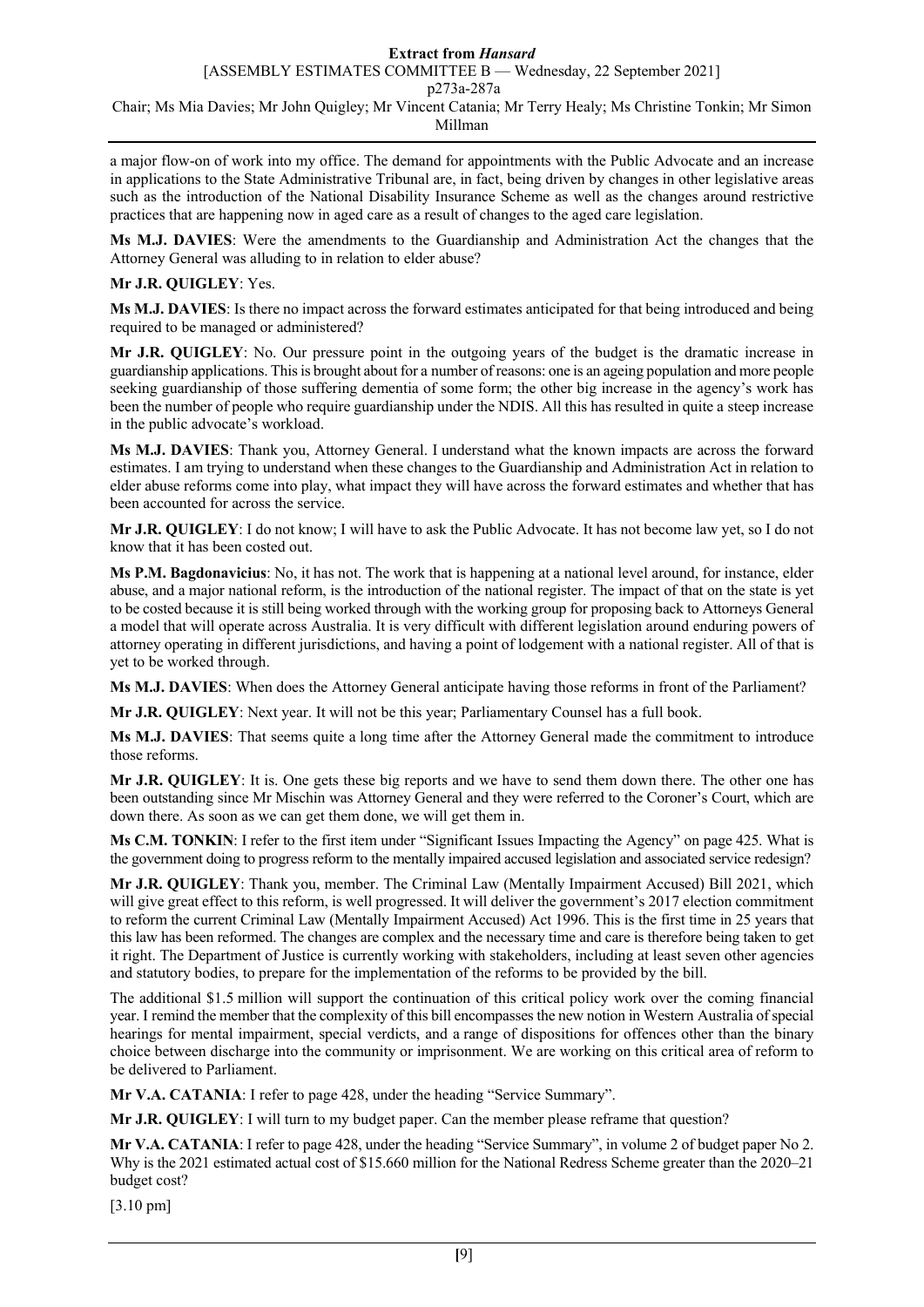#### **Extract from** *Hansard* [ASSEMBLY ESTIMATES COMMITTEE B — Wednesday, 22 September 2021]

p273a-287a

# Chair; Ms Mia Davies; Mr John Quigley; Mr Vincent Catania; Mr Terry Healy; Ms Christine Tonkin; Mr Simon Millman

**Mr J.R. QUIGLEY**: There are a couple of reasons. First of all, the commonwealth government presaged the states to agree to an increase of the maxima from \$100 000 to \$150 000. There has also been a significant increase in the number of applications brought. We do not get to fix the amount of redress given. The commonwealth office does that, so it is out of our hands. I can say that our role in it is somewhat limited. It is to do with helping people make their applications. As at 17 June 2021, 1 476 applications were received this year with 2 900 requests for information sent to government agencies. There have been 978 determinations, and 870 applicants were offered redress with responsibility for Western Australian government institutions. Of those 862, 799 accepted the offer.

Now, with the uplifting of the maximum, the average payment for abuse, with responsibility for the state government, is \$68 400. The average payment to the applicant may be higher because there might have been joint responsibility between the state and private institutions whom the state pays for a child in care. But in 2020–21, the total cost of redress payments was \$42 million. This figure includes the cost of redress payments, counselling costs, and commonwealth and Department of Justice administrative costs. We have had more applications this year than anticipated. That might be because victims who see other victims successfully go the course, if I can put it that way, with an application might be encouraged to bring an application. There has certainly been an uplift in the number of applications.

**Ms M.J. DAVIES**: I refer to page 425 of budget paper No 2, volume 2, and election commitments in the table under "Spending Changes". My question relates to the Broome Aboriginal-led specialist family violence court. From my reading, it says a total of \$2.8 million is allocated in 2021–22 and the forward estimates for the establishment of the facility. Why is there a difference between that amount and what the government publicly committed to spend, which to my understanding is \$5.6 million?

**Mr J.R. QUIGLEY**: Capital and recurrent costs are involved. The department has allocated \$2.8 million for recurrent funding, including depreciation over the forward estimates, to establish the specialist family violence court in Broome. In addition, the department has also allocated capital funding of the same sum—\$2.8 million—over 2021–22 and 2022–23. Based on a similar specialist family violence court, the Barndimalgu Court in Geraldton, the Broome Aboriginal-led specialist family violence court will be co-designed with involvement from the community. The member will remember that when we brought family protection laws into Parliament, we introduced this whole concept of shuttle conferencing for restraining order cases to try to take the stress off people. The court will incorporate a restraining orders conferencing pilot—because there will be a pilot—and shuttle conferencing from the same facility. The space may be used for other court purposes when not in use.

Consultation on the infrastructure and development to construct the custom-made transportable building in Broome has commenced to establish the specialist court. The initiative cannot commence until the custom-made transportable building is installed. This is not expected to be completed until the 2022–23 budget year. Council building approval, current construction shortages and consultation with the local community are all impacting on that time line.

I draw the Leader of the Opposition's attention to page 440 of the budget paper No 2, new works and the line item "Broome Aboriginal-Led Specialist Family Violence Court". There she will find \$28 million has been allocated—sorry.

**Ms M.J. DAVIES**: That is a lot of money for a transportable!

**Mr J.R. QUIGLEY**: I have had a lot of trouble with zeros in the past 12 months. I dropped a couple off Clive's claim at one point.

**Mr V.A. CATANIA**: It is like when your head is spinning in the helicopter.

**Mr J.R. QUIGLEY**: An amount of \$2.8 million has been allocated for the capital works to proceed on the Broome Aboriginal-led specialist family violence court. It will be \$5.6 million.

**Ms M.J. DAVIES**: I have a further question. Just so that I am clear in my mind, the recurrent and capital commitment of \$5.6 million is in the forward estimates, as laid out under spending changes on page 440?

**Mr J.R. QUIGLEY**: Across the out years, \$5.6 million is the total, because you have the recurrent.

**Mr S.A. MILLMAN**: I have a further question on shuttle conferencing, which the Attorney General raised in answer to the Leader of the Opposition. On page 426, shuttle conferencing for family violence restraining orders is currently operating at the Perth Magistrates Court. Can the Attorney General advise when it is expected to expand to other metropolitan sites such as Joondalup and Fremantle, and whether it is expected to go to any regional centres?

**Mr J.R. QUIGLEY**: I can. Family violence restraining orders conferencing will commence at Fremantle and Joondalup courts during the second quarter of 2021–22—that is, late this year it will commence in Fremantle and Joondalup. Further expansion into the Armadale court is expected towards the end of next year and a regional expansion into Bunbury and Broome courts during the 2022–23 financial year will be dependent upon the completion of that structure that I referred the member to earlier.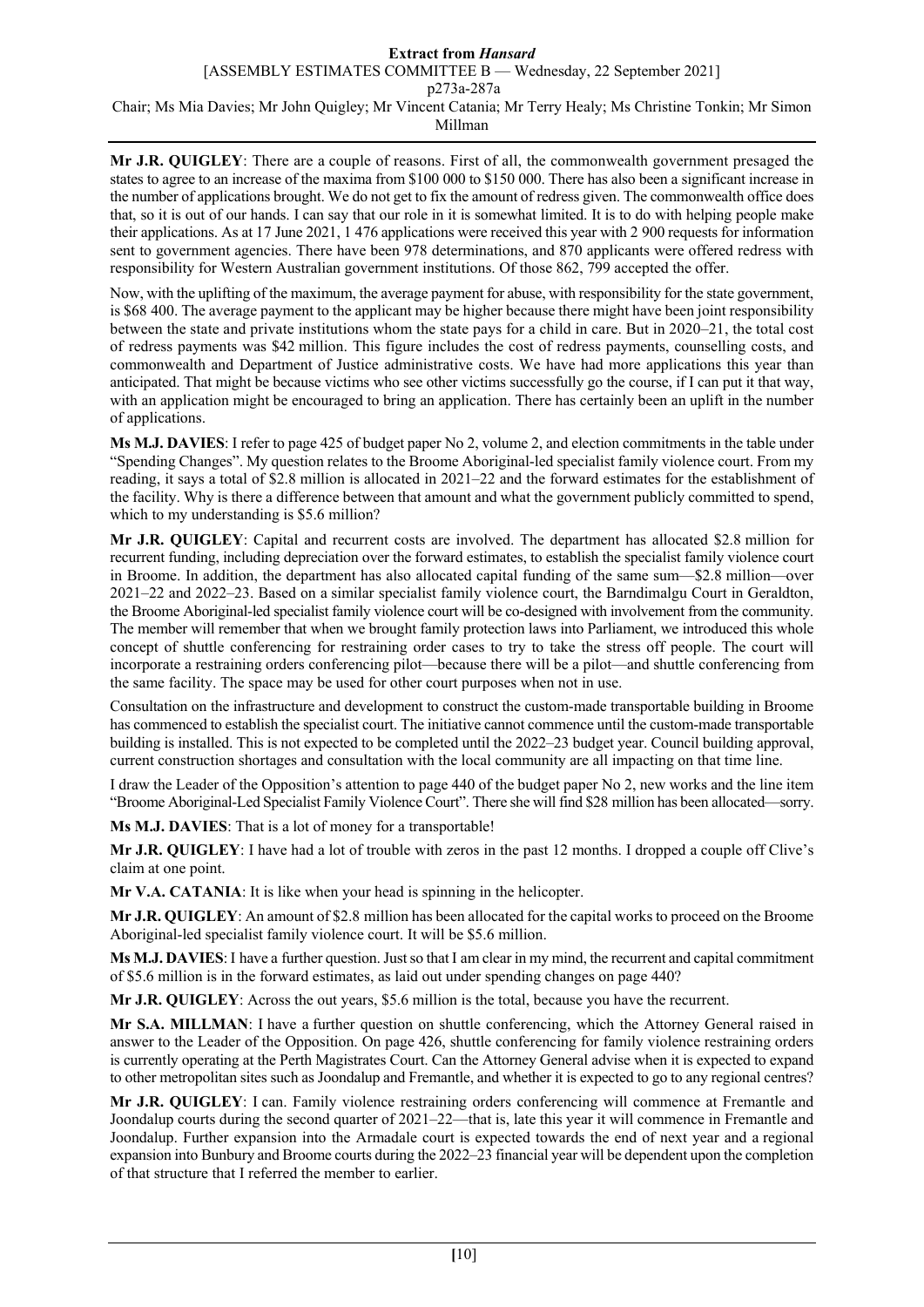#### **Extract from** *Hansard* [ASSEMBLY ESTIMATES COMMITTEE B — Wednesday, 22 September 2021]

p273a-287a

Chair; Ms Mia Davies; Mr John Quigley; Mr Vincent Catania; Mr Terry Healy; Ms Christine Tonkin; Mr Simon Millman

**Mr V.A. CATANIA**: I refer to page 431 of budget paper No 2, volume 2, and the 2020–21 estimated costs for Coroner's Court cases. The cost per case is significantly higher than what was budgeted for. What is the reason for this cost increase? I note that paragraph 8 on page 432 refers to "higher costs in forensic pathology services and an increase in body removals". What are the reasons for these higher costs?

**Mr J.R. QUIGLEY**: The estimated costs are higher than the 2020–21 budget for the Coroner's Court by 20 per cent and higher than the 2021–22 budget target by 10 per cent. This is primarily due to the higher costs in forensic pathology services and an increase in body removals, which the Coroner has to undertake. They were the estimated versus actual costs and the difficulty there. In the Coroner's Court, 3 400 cases were budgeted for finalisation in 2020–2021. The actual estimated came in spot on; I think it fell short by only 18 cases. The member can see the cost uplift there. In 2019–20, the total cost was \$22 250 174. The cost per case did not alter through to 2020–21. In fact, it went up by \$31.

[3.20 pm]

**Ms M.J. DAVIES**: I refer to page 426, which states —

The Western Australian Office of Crime Statistics and Research … which was established in 2020 provides a cross-agency, evidence-based approach to criminal justice decision-making and policy development.

How much of the total appropriations for the Department of Justice has been allocated to WACSAR?

**Mr J.R. QUIGLEY**: A sum of \$3 million per annum, which includes the reallocation of existing resources. When I say "reallocation of existing resources", I refer to about 18 full-time equivalents, but they were people who were writing annual reports, key performance indicators and associated matters that dealt with criminal outcomes. A large quantum of the reallocation of existing resources has gone into this, plus two new specialists who will be able to analyse the data and tell us which programs are succeeding and which ones are not.

**Ms M.J. DAVIES**: Is the Attorney General referring to the work to establish the non-statutory advisory board or does that come within the work of WACSAR? The budget paper further states —

… comprising representatives from the justice sector and university partners to provide strategic advice to WACSAR and support the administration of a new research grant fund.

How many people are on that non-statutory advisory board?

**Mr J.R. QUIGLEY**: I defer to the director general, Dr Tomison.

**Dr A. Tomison**: The office is now fully established and the inaugural director, Dr Shona Hyde, was appointed last year. There is a complement of 18 FTEs, most of which have been sourced internally and, as the Attorney General said, have been reallocated to the function to bring our analytical functions together. The cost is about \$3 million per annum. The non-statutory advisory board is made up of four ex officio members—me, as the chair, the Chief Justice of Western Australia, the Commissioner of Police and the deputy director of the Australian Institute of Criminology and three representatives from local universities. The cost for doing that will be negligible. The most one would expect to pay is some sitting fees for the three university representatives. It is most likely that they will not be paid for that role.

**Ms M.J. DAVIES**: How will the \$300 000 yearly allocation to WACSAR for those grants be administered?

**Mr J.R. QUIGLEY**: I defer to the director general again, please.

**Dr A. Tomison**: Essentially, this money is going to be used as a research grant modelled off the criminology research grants that the Australian Institute of Criminology has run for 20-plus years, but they will be focused in Western Australia and will look to get research done that directly benefits the Western Australian justice system and associated areas. The advisory board will oversee the allocation of those grants. Each year there will be a grants round asking for particular topics that may interest the board, but also other research that universities and other researchers may wish to put forward. They will be ranked, the applications will go through a process of review and the \$300 000 will be allocated according to priorities, best grants et cetera and then monitored going forward. The board will make that decision.

**Ms M.J. DAVIES**: Excuse my ignorance, but can I be given an example of the sorts of things that will be researched?

**Dr A. Tomison**: In the last year, the office has focused particularly on evaluating our internal programs such as what works in rehabilitation in the prison system. We are doing that internally, but we can also call on academics to work with us. The intention of these grants is to do more primary research for which we may not have the expertise or capacity, or we cannot grow that expertise, and we want to work productively with those who are already experts in the field to perhaps undertake new analyses that will give us greater insights. An example of that which is not part of the office at the moment, but has been a useful exercise in the past, was when Telethon Kids Institute did some work at Banksia Hill Detention Centre that looked at the prevalence of cognitive impairment in kids inside Banksia. That has had far-reaching coverage and also implications for the department and how we manage those children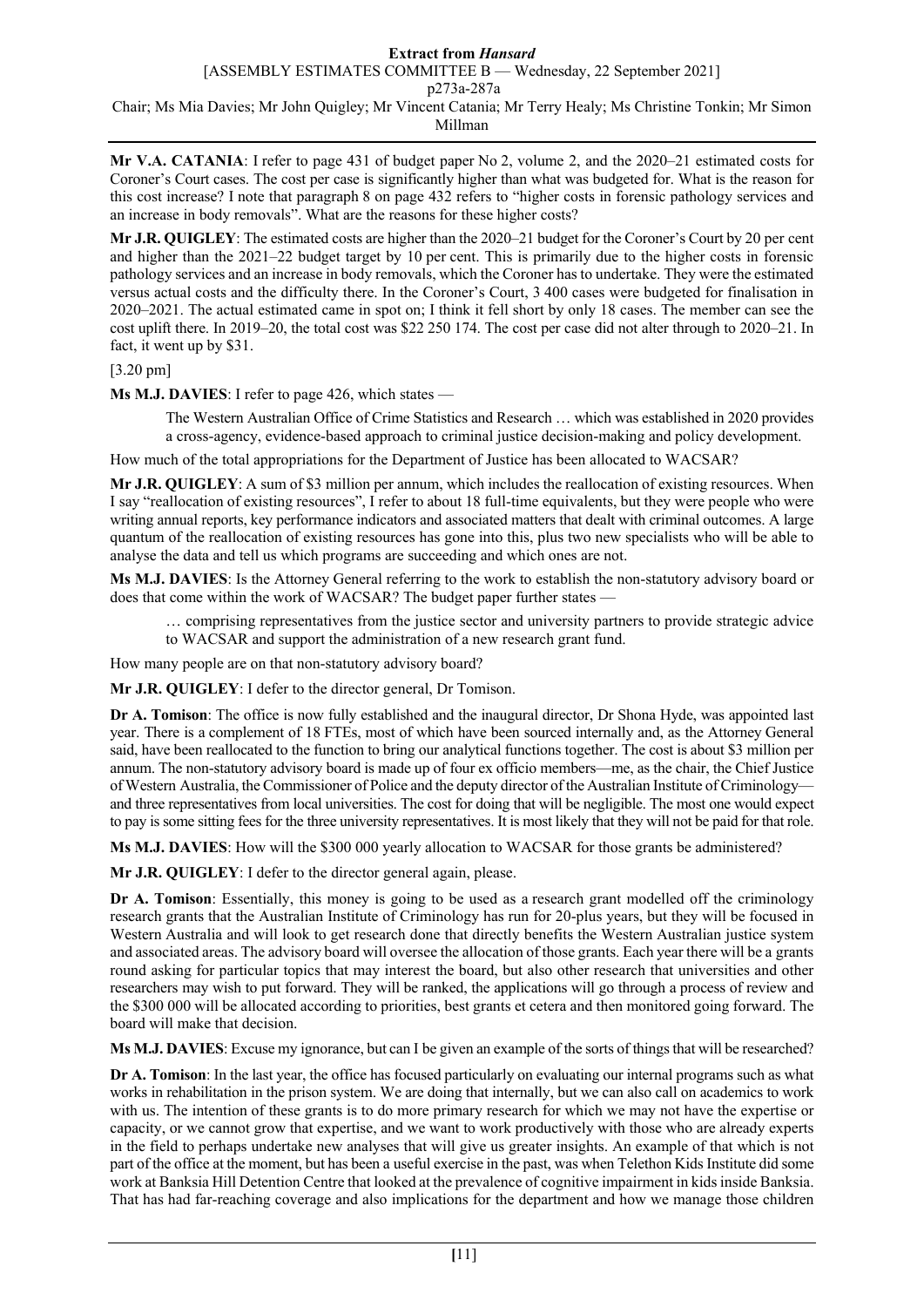# **Extract from** *Hansard* [ASSEMBLY ESTIMATES COMMITTEE B — Wednesday, 22 September 2021] p273a-287a

Chair; Ms Mia Davies; Mr John Quigley; Mr Vincent Catania; Mr Terry Healy; Ms Christine Tonkin; Mr Simon Millman

effectively. We will be looking to get applications from universities in the areas of criminology, psychology and medicine, with projects that we think could improve or enhance our courts system or Corrective Services and any of our functions that relate to justice.

**Ms M.J. DAVIES**: Was that \$300 000 a year?

# **Mr J.R. QUIGLEY**: Yes.

**Ms M.J. DAVIES**: How much would the average grant be worth, or is that dependent on the application?

**Dr A. Tomison**: The criminology research grants have operated on \$330 000 a year nationally for 20-plus years. I am the chair of that committee at the moment and I used to be the director at the Australian Institute of Criminology, so I know this program pretty well. The grants vary. They are usually much less than \$100 000—often only a tenth of that. The applicants will also source additional funding and make a contribution to the projects so that we get more value out of them. I cannot tell the member directly, because it depends on who applies and how much they ask for, but I expect that we would be taking a similar approach whereby we try to get the most substantial benefits from a relatively small amount of money by asking people to bring additional funding and we would part-fund the applications. I think that most grants would be less than \$70 000, just off the top of my head.

**Ms M.J. DAVIES**: I might have missed this bit, but when will those grants be available?

**Dr A. Tomison**: The money has been allocated in this current budget and we are currently working out a process to, first, set up the board and have the first board meeting, and then we can start to run the grants program. One of the issues is the timing of when these grants should be run because we do not want to compete with the criminology research grants program, which typically goes out around June or July and makes a decision in November of the same year. It is a matter of working through that, but I expect that, certainly within the first year, the \$300 000 for this year will have been hopefully allocated through the grants round.

**Mr V.A. CATANIA**: I refer to page 429, the outcomes and key effectiveness indicators table and the line item "Coroner's Court—time to trial". What factors have contributed to the "Coroner's Court—time to trial" blowout from 86 weeks in 2019–20 to 140 weeks in 2020–21, and what is the estimated actual time frame?

[3.30 pm]

**Mr J.R. QUIGLEY**: I will defer to Miss Stampalia, who will be able to tell us more about the Coroner's Court.

**Miss J. Stampalia**: In 2019–20, we appointed a part-time coroner to deal with a number of matters, including 44 long–term missing person cases. That result impacted this year. Obviously, finalising so many matters last year reduced the time to 86 weeks. That part-time resource has completed the effort involved with those cases and now we are back to a result of about 140 weeks. A number of factors contribute to that. Sometimes it relates to the complexity of the matter being dealt with and some take a long time to finalise in readiness for inquest. That could involve the police report, or reports from specialists as well.

**Mr V.A. CATANIA**: Many constituents who have lost a loved one and have come in to see me have said that they are waiting on the coroner's report to set a date for the funeral. We are talking 54 weeks' difference; that is a significant difference between the figure in 2019–20 and the 2020–21 estimated actual of 140 weeks. Surely the government could find in its big budget surplus some funds to go towards putting on perhaps a part-time coroner to assist in reducing that figure. It does have a huge impact on loved ones who are left behind having to wait for a coroner's report to be able to conduct what should be done in a very effective and quick manner—that is, to be able to hold a funeral service in a timely manner.

**Mr J.R. QUIGLEY**: There are two issues. The member talked about the length of time for a resolution of the whole case being 140 weeks. The other part of the question, which I think Miss Stampalia addressed to a degree, concerned the release of the body so that the family could hold a funeral.

# **Mr V.A. CATANIA**: Sorry, what was that?

**Mr J.R. QUIGLEY**: The member said that it can take up to four weeks before a funeral can be conducted. The question was: what can we do to reduce the delay? The coroner cannot release the body until the cause of death has been examined. The coroner is very, very sensitive to the issue the member raised—that is, that grieving relatives cannot grieve properly or achieve closure without a funeral. It happened in my family. The cause of death, which was not known until four weeks down the track, was determined to be a brain embolism. For four weeks, the whole family was walking around in a state of grief and wonderment—not wonderment; concern—about what caused the sudden death of a young man. The hold-up, in my family's case, was the same as the hold-up in most of these cases. There are two sticking points that hold things up; one is pathology—the amount of time that PathWest takes to do its toxicology tests—and the other is that there has to be a full police investigation of any sudden death. Those two factors restrain the coroner from an early release of the body. She does not want to hold on to these bodies, I can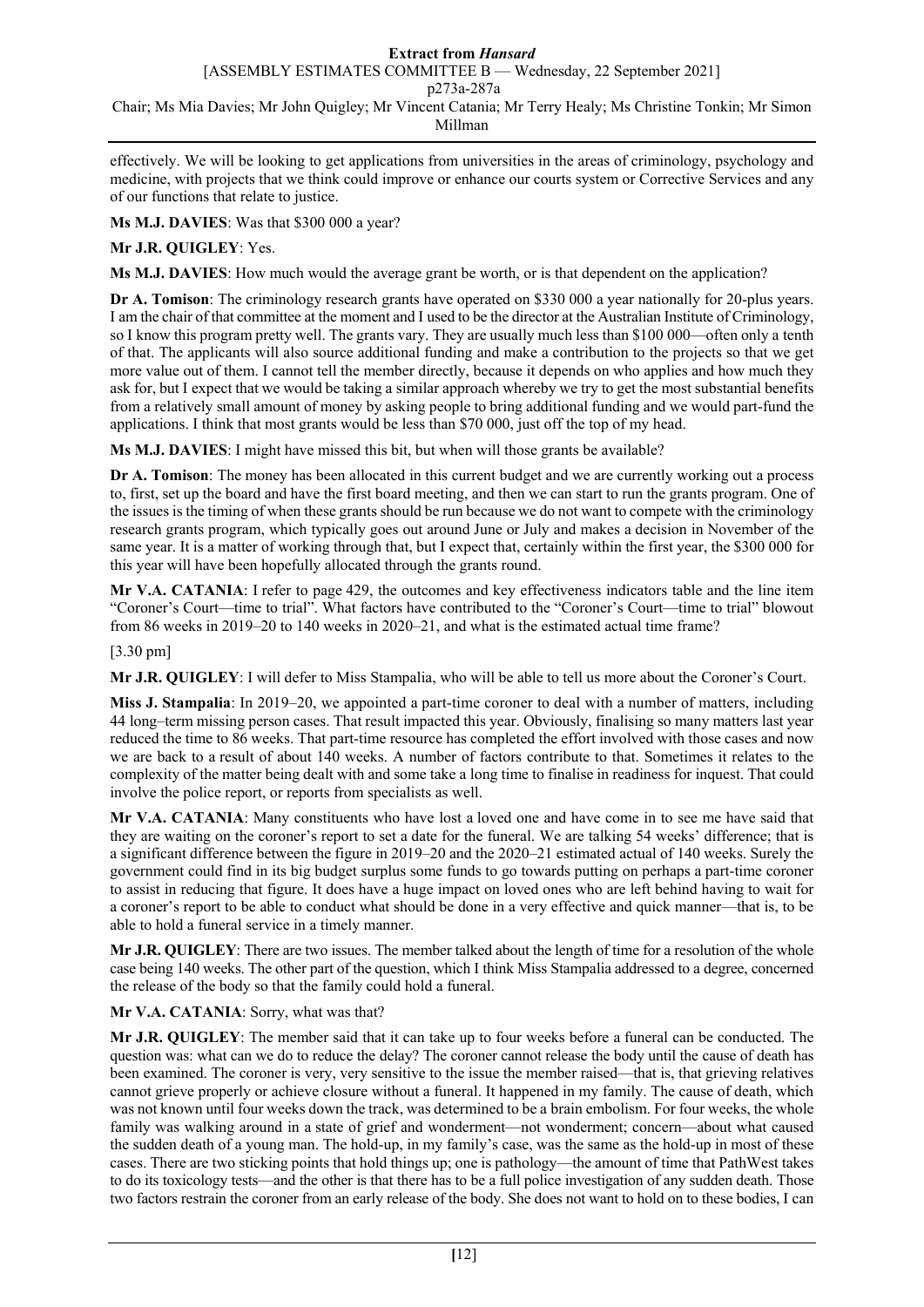assure the member, and she wants to see families get on with the grim process of burying their loved one, but she is constrained by the fact that she has to wait for toxicology and police reports. Not that I tried in any way to hurry things up, but I just watched closely, in my family's situation, on the progress of the matter because it was an instant case. I was observing intensely. It was four or five weeks before they were able to say that it was a brain embolism and release the body. It was an awful period.

**Mr V.A. CATANIA**: In terms of advocating for further resources in the areas outlined, has the Attorney General brought that up with the Treasurer to provide further funding to reduce the time? There is a difference of 54 weeks; it is not a week or two, it is a significant amount of time.

**Mr J.R. QUIGLEY**: I do, and have, but pathology is within the remit of the Minister for Health and police is within the remit of the Minister for Police. Where I can, I do what I can. That is why, on taking office, I moved as quickly as I could to get a CT scanner installed down at the mortuary, so that post-mortems could happen or causes of death could be determined quicker. I think that cost us about \$2.5 million. Within my area, I have been working hard to try to address this, but a body cannot be released before toxicology results have come back. Someone could be buried before someone alleges foul play, and toxicology might not have been done. We have seen this in other jurisdictions; famously, in the case of Marilyn Monroe, as I recall. There were questions about her toxicology results never having been properly completed before she was interred, and then people wanted to exhume the remains to try to do toxicology 40 years later!

**Ms M.J. DAVIES**: There is too much there to even start unpacking! The case of Marilyn Monroe—politics and power!

I refer to page 431 in volume 2 of budget paper No 2. Note 3, under "Explanation of Significant Movements", states —

The 2020–21 Estimated Actual is higher than the 2020–21 Budget due to a decrease in civil and criminal appeal finalisations.

What is the reason for this reduction in appeal finalisations? Further to that, has there been any stakeholder feedback regarding this reduction?

**Mr J.R. QUIGLEY**: The manager of court services watches this intently, so I will ask Miss Stampalia whether she can enlighten us.

**Miss J. Stampalia**: The finalisations for the Court of Appeal have varied a little from the previous year as well. Because there is such a small number of finalisations in that jurisdiction, any simple reduction in the finalisations can actually impact the cost per case.

**Ms M.J. DAVIES**: The second part of my question was: has there been any stakeholder feedback regarding this reduction?

**Mr J.R. QUIGLEY**: In the Court of Appeal?

**Ms M.J. DAVIES**: Or is it considered insignificant or not relevant?

**Mr J.R. QUIGLEY**: Has there been any stakeholder feedback?

**Ms M.J. DAVIES**: Yes, regarding the reduction.

**Mr J.R. QUIGLEY**: No.

**Ms M.J. DAVIES**: I do not think it is a trick question!

**Mr J.R. QUIGLEY**: I have not had any stakeholder feedback. The only feedback I get from the Court of Appeal is that it is terribly overworked. The President of the Court of Appeal is known to be a very, very hard worker and makes all the other judges keep up. The problem down there is one of workload and stress.

**Ms M.J. DAVIES**: We will get to that, Attorney General.

[3.40 pm]

**Mr V.A. CATANIA**: I refer to page 425, budget paper No 2, volume 2, and the spending changes associated with the COVID-19 response, and specifically the \$3 995 000 for community legal services demand. What is the reason for the increase in demand?

**Mr J.R. QUIGLEY**: I will ask the director general to assist us with this answer.

**Dr A. Tomison**: The department will spend an additional \$3.995 million to address the ongoing demand for legal assistance resulting from the COVID-19 pandemic. Funding for the previous agreement, which was the commonwealth's project agreement for COVID-19 legal assistance, ended in 2021, with the state agreeing to match the funding allocation from 2020–21 and 2021–22. COVID-19 is expected to continue to create ongoing need for legal assistance services. Following the announcement in the state budget on 9 September, the department has commenced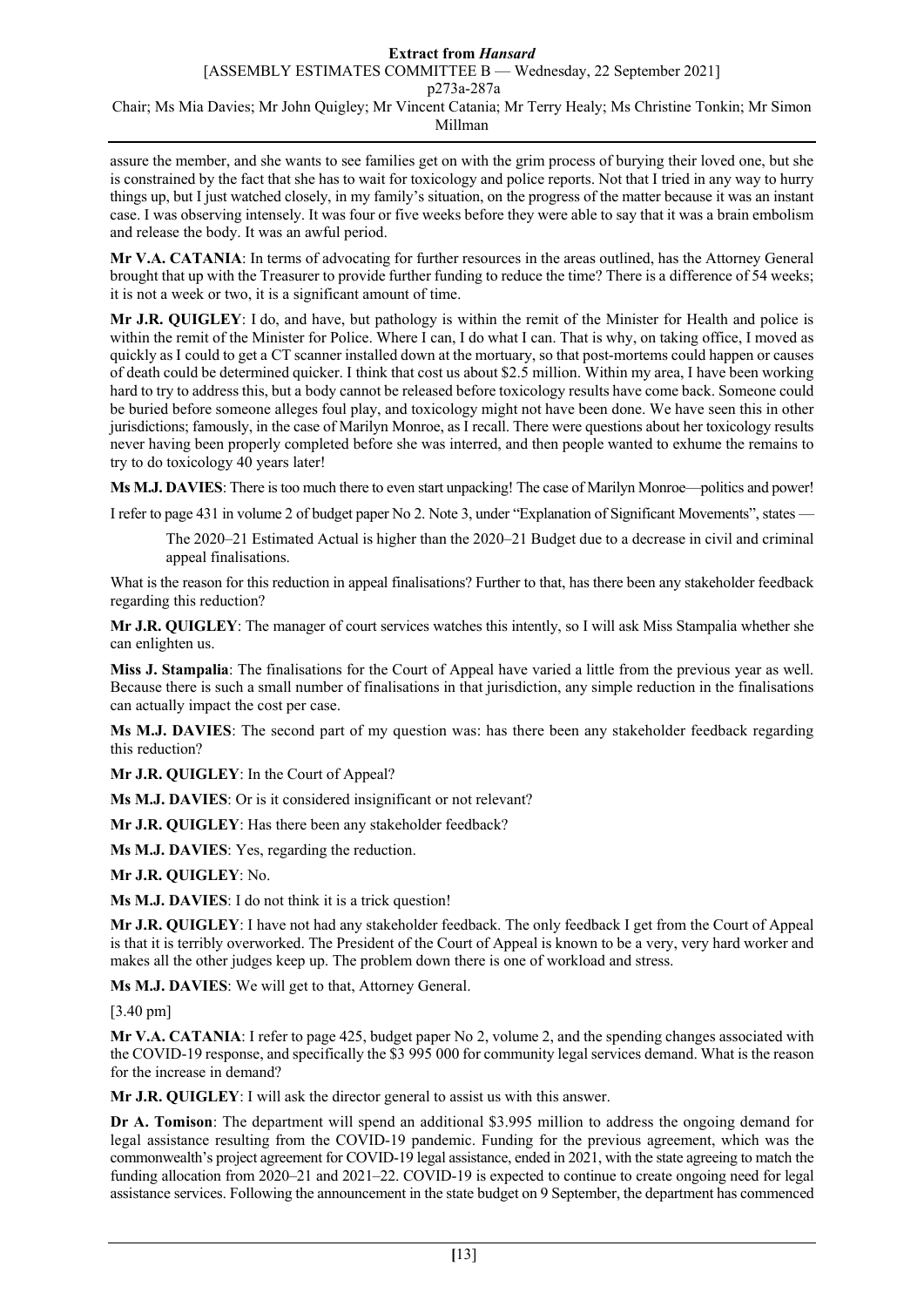consultations with the legal assistance sector to determine the funding distribution. The member would be aware that one of the outcomes of COVID-19 over the last year or so has been the growth in family violence matters, particularly, and also elements of clients seeking advice around tenancies and an increase in court applications for eviction and termination. That is pretty much what I can tell the member at the moment. We are consulting with the sector and then we will allocate the funding accordingly. Those are the key areas we are looking at.

**Mr V.A. CATANIA**: Does the department expect this demand to ease over the forward estimates, because there is no funding after 2021–22? Does the department expect to ask for further funds in future budgets?

**Mr J.R. QUIGLEY**: The director general, please.

**Dr A. Tomison**: It is hard to know, frankly, because it depends on what happens in terms of the COVID-19 pandemic and the restrictions that may or may not come into force in the state of Western Australia. We know from last year's restrictions—this is a national and probably an international problem——that there has been growth in the areas that I just mentioned. If we continue to have COVID restrictions as a result of outbreaks of the Delta strain or something else, I expect that there will continue to be new demands or higher demands in the areas of family violence, tenancies and other matters. I cannot really predict it, so we may actually go back to the government, depending on what happens, to seeker further funding. It is a maybe.

**Mr V.A. CATANIA**: Out of the just under \$4 million for community legal services demand, how many more FTEs will that employ? What makes up that nearly \$4 million that was asked for? Will it be used to employ lawyers and advocates? Can the Attorney General explain the \$4 million spend?

**Mr J.R. QUIGLEY**: Mr Hainsworth, please.

**Mr M. Hainsworth**: Basically, the \$4 million will be distributed to the Aboriginal Legal Service of WA, Aboriginal family violence prevention legal services and community legal centres. The expectation is that the money will be there to provide legal services, so it will most likely be used to employ a combination of lawyers and paralegals.

**Mr V.A. CATANIA**: Is the Attorney General able to provide a breakdown of the \$4 million going to the Aboriginal Legal Service or family domestic violence services? Can the Attorney General provide a background on how that \$4 million will be distributed through those groups?

**Mr J.R. QUIGLEY**: I will ask Mr Hainsworth to answer.

**Mr M. Hainsworth**: As the director general said, we are still in negotiation with the legal assistance sector, but very broadly, the ALS gets slightly less than \$1 million at the moment, Aboriginal family violence prevention legal services get slightly over \$1 million and community legal centres will receive approximately \$2 million, but we are still in the negotiation phase with those particular providers.

**Mr V.A. CATANIA:** Why has the Aboriginal Legal Service had its funding cut—it gets very little of the pie given its workload and the difficulty it has in retaining lawyers, because they are often poached by community legal services or others? Has any thought been given to addressing the slide in the Aboriginal Legal Service, which is absolutely critical, especially in regional Western Australia, where it seems to lack the funding to properly represent Aboriginal people in remote parts of Western Australia?

**Mr J.R. QUIGLEY**: Once again, I defer to Mr Hainsworth.

**Mr M. Hainsworth**: That is just COVID funding. The majority of the Aboriginal Legal Service's funding is provided under the National Legal Assistance Partnership program, which is funded by the commonwealth. That budget provides for a relatively small increase in funding over the forward estimates. For that particular funding, we basically administer the amount of money provided by the commonwealth.

**Mr V.A. CATANIA**: What funding does the state government put into the Aboriginal Legal Service? Does it receive all its funding from the commonwealth or is there a state contribution?

**Mr J.R. QUIGLEY**: Mr Hainsworth, please.

**Mr M. Hainsworth**: The Aboriginal Legal Service obviously gets state money for COVID. There are also a number of other programs for which it receives funding from the state. For example, the state provides some money for the custody notification service. It also provides money for the reducing avoidable remand project and the youth engagement project. A number of projects are state funded and that funding is provided to the Aboriginal Legal Service.

**Mr V.A. CATANIA**: Has the Aboriginal Legal Service approached the department for further funding given the increase in demand that has occurred because of COVID? Has it approached the department and said that more funding is needed to properly advocate on behalf of Aboriginal people?

**Mr J.R. QUIGLEY**: The Aboriginal Legal Service has not approached us for extra funding because of COVID.

**Mr V.A. CATANIA**: What about in general; has it approached the department for further funding?